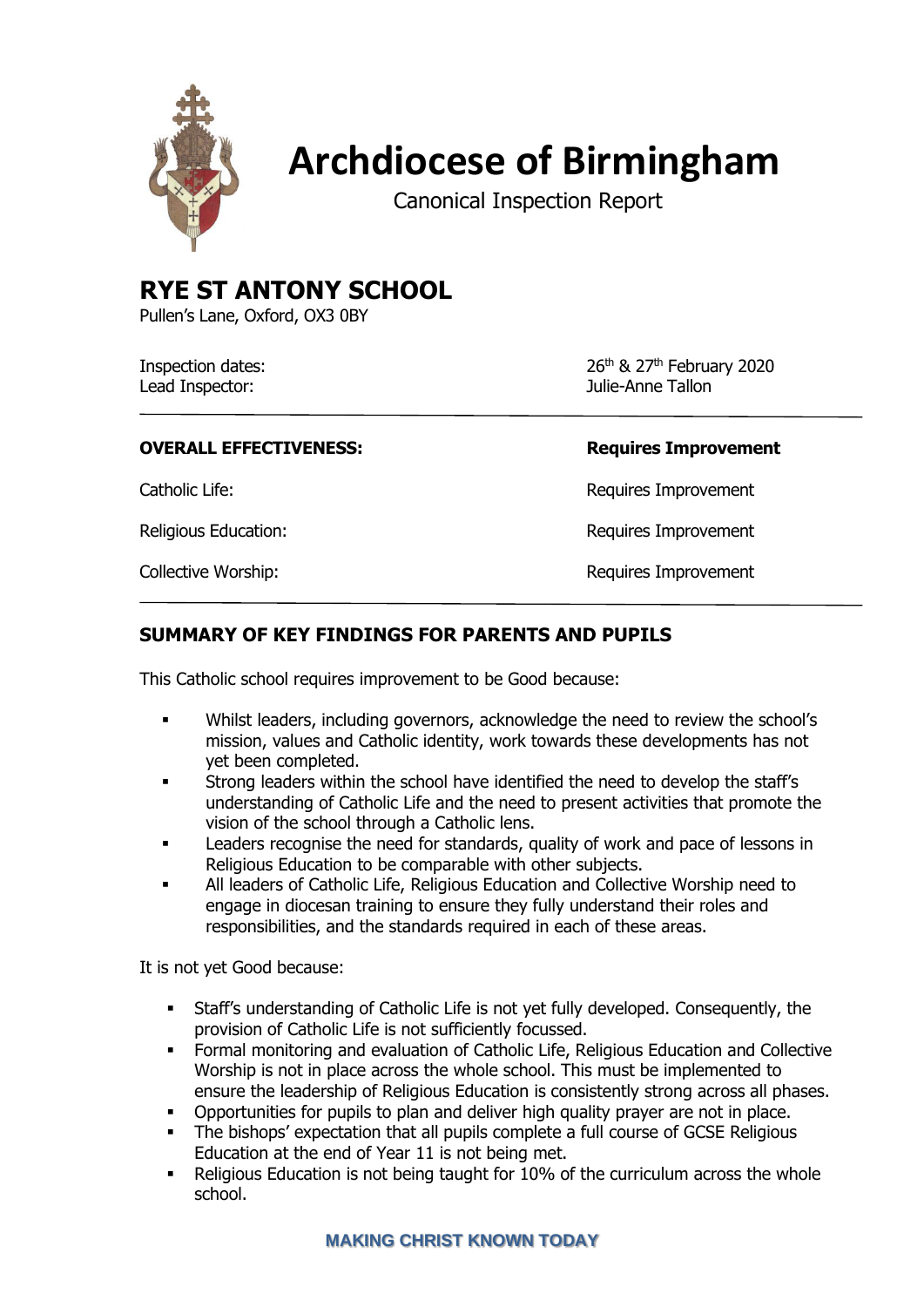# **FULL REPORT**

### **What does the school need to do to improve further?**

- **•** Through a review of the school's mission and values, develop staff understanding of Catholic Life to ensure that all activities are delivered through a Catholic lens.
- **•** Establish a system of formal monitoring and evaluation for Catholic Life, Religious Education and Collective Worship that informs improvement plans.
- **Ensure that staff are sufficiently skilled to enable pupils to plan and deliver high** quality acts of worship.
- Ensure that all senior pupils complete a full course in GCSE Religious Education at the end of Year 11.
- Ensure that 10% of the taught curriculum is available for Religious Studies.

# **THE CATHOLIC LIFE OF THE SCHOOL**

| The quality of the Catholic Life of the school                                                                   | <b>Requires Improvement</b> |
|------------------------------------------------------------------------------------------------------------------|-----------------------------|
| The extent to which pupils contribute to and benefit from the<br>Catholic Life of the school                     | Good                        |
| The quality of provision for the Catholic Life of the school                                                     | Requires Improvement        |
| How well leaders and governors promote, monitor and<br>evaluate the provision of the Catholic Life of the school | Requires Improvement        |

# **The extent to which pupils contribute to and benefit from the Catholic Life of the school**

- Pupils do not yet securely understand the Catholic mission of the school.
- Pupils show a deep respect for themselves and others. They feel their lives have been enriched through attending a Catholic school and from having friends from a variety of faiths and religions, including those of no faith. One pupil shared: "At Rye, we respect and welcome all."
- Pupils are not currently involved in evaluation of Catholic Life.
- Pupils appreciate the opportunities for thought provoking debates on topical issues and were keen to share that it is ok to have your own opinion and that others will respect it. Consequently, pupils feel safe at school.
- Younger pupils enthusiastically embrace being part of the school community but cannot articulate that they are part of a Catholic school community, or what challenges this brings. That said, they understand the importance of supporting others beyond the school community and enjoy working in their houses to raise money for charities that they have democratically selected themselves.
- Pupils feel passionately that their voice is listened to by school leaders, although could only give the example of voting for house captains when asked by inspectors of their role in school leadership.
- Senior pupils also appreciate the feeling of community and pastoral care as real strengths of the school. The school's culture of instilling a sense to serve others, be kind and put the needs of others before your own is deeply embedded.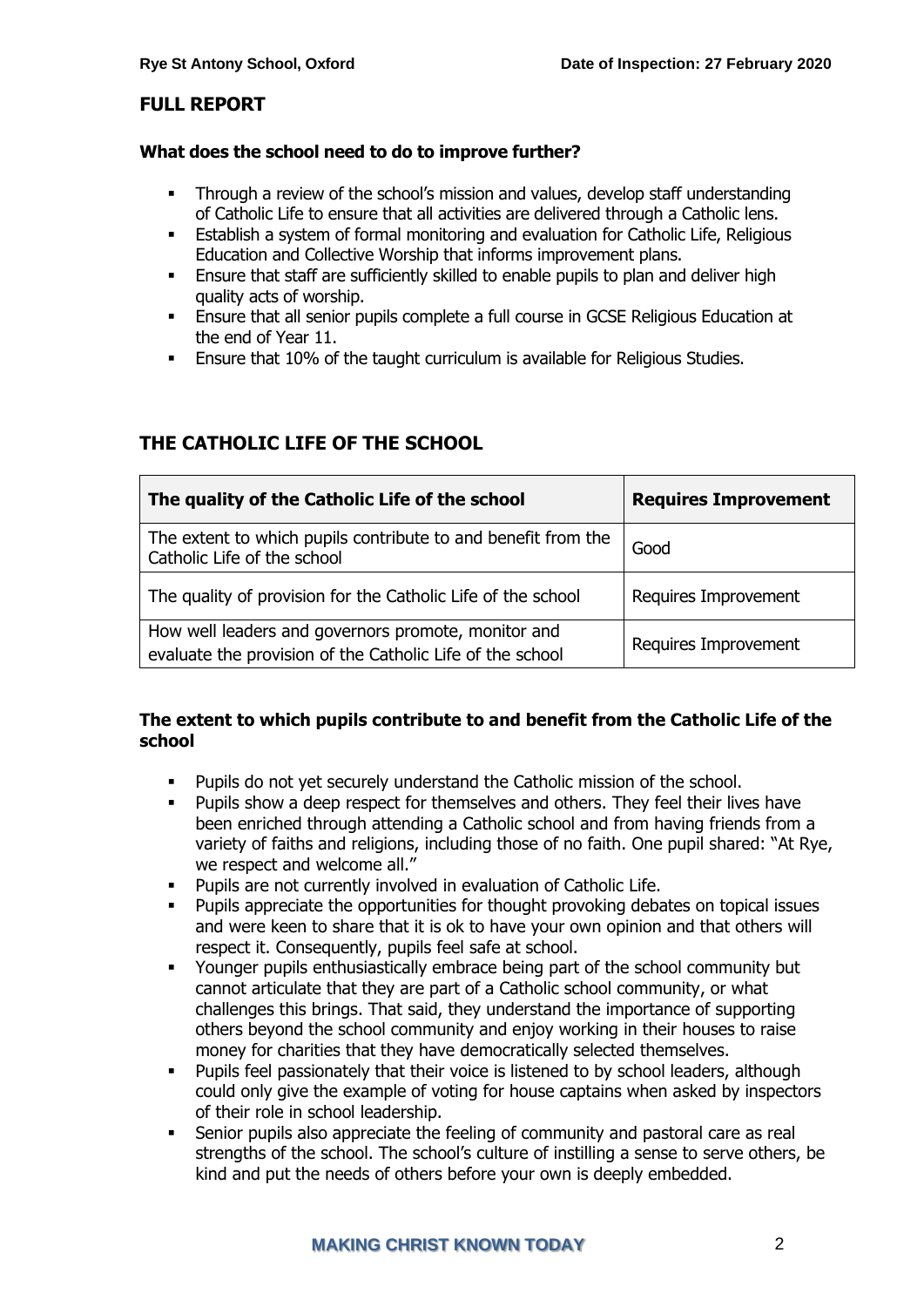- A system of 'house mothers', with older pupils supporting younger pupils in the senior school, is valued and held in high regard. Pupils are proud that they are taking part in a strong tradition of school by continuing this type of peer-to-peer pastoral support.
- Pupils' response to the chaplaincy that is provided is good and they have a strong desire to actively take part in the school's Catholic Life. For example, younger pupils value the Lenten 'day by day' diaries that were given to them and are excited to share their personal Lenten spiritual journeys. Staff reinforce how kind actions throughout Lent can positively impact our lives.
- **•** The level of pastoral care provided by the school is high. Whilst pupils feel their relationship with teachers is quite informal, like 'being in family', they have a clear understanding that they have a responsibility to meet the school's high standards and relish the challenge in doing so.
- Pupils value the school chapel as a place of reflection and reverence.
- Pupils benefit from frequent opportunities to receive the Sacrament of Reconciliation. They understand the importance of receiving God's forgiveness and demonstrate some understanding of His grace.
- Relationships and sex education (RSE) is relevant to pupils' lives and, whilst firmly rooted in Catholic teaching, the inclusion of other perspectives for debate is appreciated by pupils of all ages.

# **The quality of provision for the Catholic Life of the school**

- Work has begun on reviewing the school's mission statement, values and Catholic identity. Leaders should ensure that all staff are included in this aspect of the school's work.
- Opportunities for prayer are timetabled into the school day for all key stages, and in the evening for boarders.
- Observations and discussions show there is very clear respect between adults and pupils. All stakeholders are very proud to be a part of Rye St Antony School.
- The school is focusing on enhancing pupils' spiritual development. Consequently, from this year, the school is re-introducing residential retreat opportunities. The response to these invitations from pupils has been exceptionally encouraging, demonstrating the school's ability to identify pupils' needs.
- **•** The school offers a very limited provision of chaplaincy. There is a need for the school's provision in this area to continue to improve.
- The school's physical environment contains signs of the school's Catholic character; however, they are not prominent and have little impact on the daily life of the school.
- Most classrooms have prayer focus areas, however, there is inconsistency across these. Pupils do not reference these spaces as important features of the school. Monitoring of these areas is poor with no clear actions for improvement in place. As a result, not all pupils benefit from them.
- The curriculum reflects a commitment to social, moral teaching and care for our common home. However, because this is not delivered through a Catholic lens, many staff and pupils do not understand the importance of these commitments to Christians.
- Links with the Blackfriars are a great asset to the school. Priests from this Order appreciate the quality of communications from the school and its efforts to reflect on some aspects of its practice.
- High standards of behaviour are evident throughout the school, including during lessons. Pupils can explain how their behaviours are influenced by Gospel values,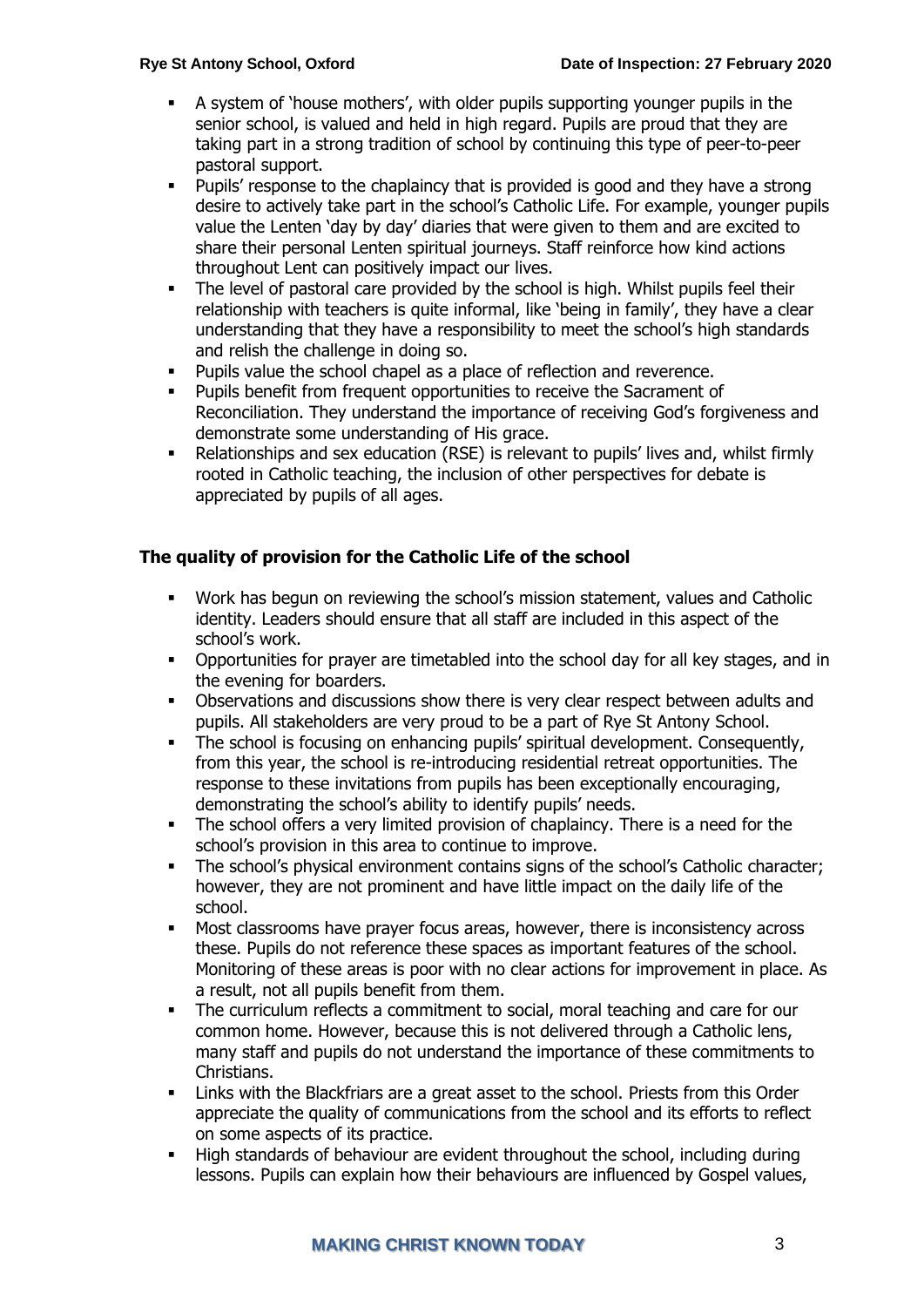although pupils are only able to articulate this within the context of a Religious Education lesson.

RSE is taught within the context of the Catholic Church and uses appropriate resources. The school is compliant with the demands of the bishops in this area.

# **How well leaders and governors promote, monitor and evaluate the provision of the Catholic Life of the school**

- The acting headteacher and trustees are very aware of the particular purpose of Rye St Antony as a Catholic School. They fully embrace the original vision of the school's founders, including the importance of celebrating each pupil being the person God has called them to be.
- Leaders and governors support the mission of the Church but would benefit greatly from further diocesan training and guidance to ensure their work is more focussed.
- Whilst there are plans for Catholic Life activities in place, there is little accuracy, rigour or consistency in the monitoring & evaluation of this area. Consequently, the school's ability for self-evaluation and future planning is limited.
- **EXECT** Some work has begun with staff on understanding the importance of working in a Catholic school and developing staff understanding of the school's mission. There are examples of some staff who have an excellent understanding of Catholic Life; however, further work is required to ensure that this is secure, focussed and embedded with all staff.
- Leaders successfully engage with parents to the benefit of pupils; they support the school's efforts in Catholic Life.
- Governors are aware that improvement planning has tended to be reactive and therefore resulted in a very limited impact on the Catholic Life of the school. Their understanding of the importance of prioritising Catholic Life within the development planning process is developing.
- Governors are taking steps to improve the rigour of their evaluation. For example, they have recently completed the self-evaluation document provided by the Catholic Education Service. The findings from this review are mostly accurate but must now formally feed into targeted improvement planning.

| The quality of Religious Education                                                                    | <b>Requires Improvement</b> |
|-------------------------------------------------------------------------------------------------------|-----------------------------|
| How well pupils achieve and enjoy their learning in Religious<br>Education                            | Good                        |
| The quality of teaching, learning and assessment in Religious<br>Education                            | Requires Improvement        |
| How well leaders and governors promote, monitor and<br>evaluate the provision for Religious Education | Requires Improvement        |

# **RELIGIOUS EDUCATION**

### **How well pupils achieve and enjoy their learning in Religious Education**

Pupils enjoy their Religious Education lessons and speak positively about the variety of approaches to learning in the subject. Pupils particularly value the opportunities provided to them to use ICT and drama.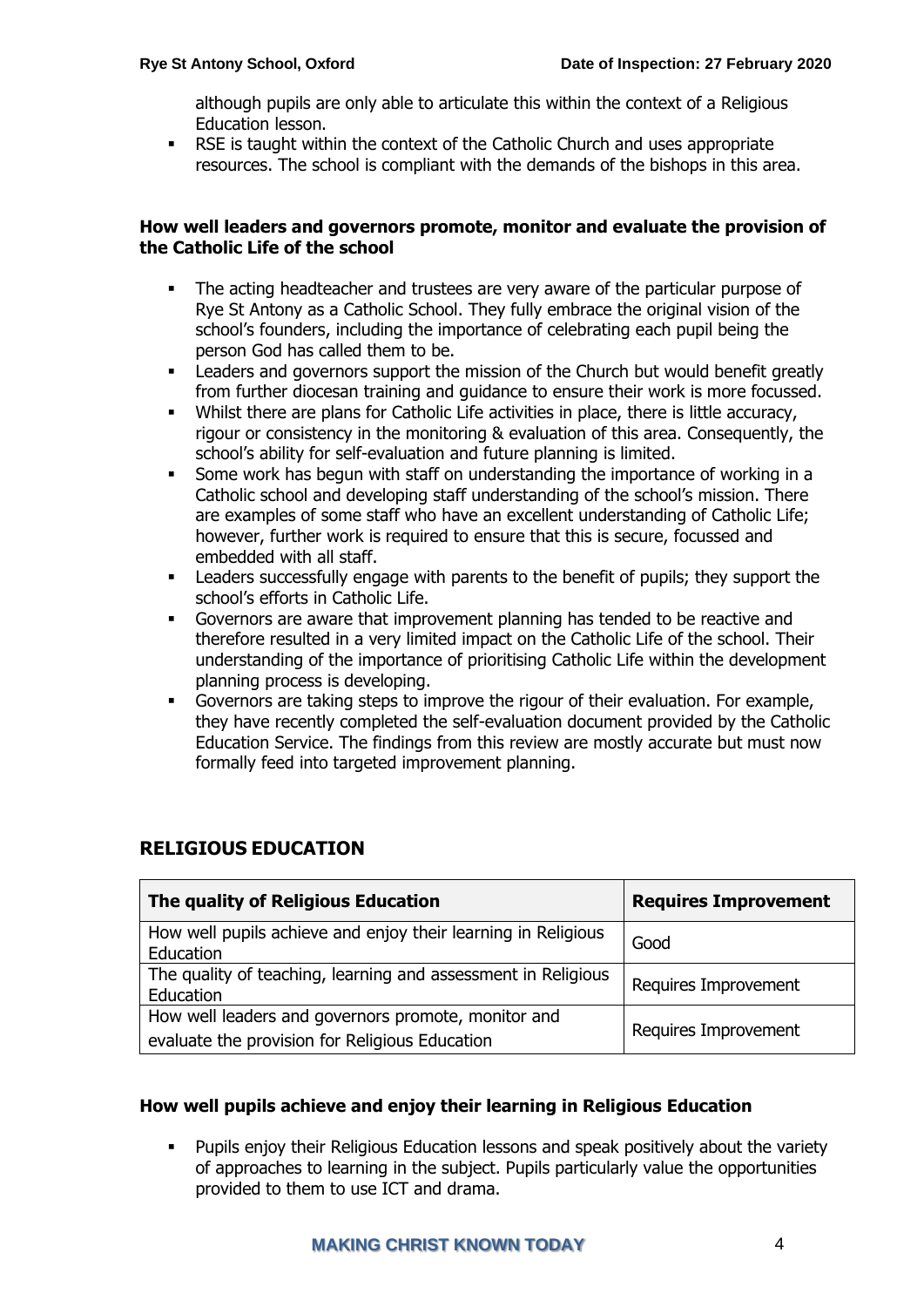- Pupils enjoy discussions around how the topics being studied are relevant to their lives today. They are competent in making connections between their own lives and what they are learning in class.
- Drama and use of traditional religious artwork are embedded as tools for developing pupils' knowledge and challenging understanding in Religious Education. As a result, pupils' knowledge of New Testament stories is consistently strong.
- Pupils are religiously literate. They demonstrate a good command of technical vocabulary, which they consistently use with accuracy.
- The quality of pupils' written work in Religious Education is mostly good, but it is not always consistent with the standard of work produced in other core subjects.
- **•** The inspectors observed some examples of well-paced lessons that stretched pupils' thinking and challenged them. However, this is not consistent across school. Where challenge is appropriate, pupils are further motivated to succeed in their work. As one pupil explained, "some of the concepts we study are mind blowing and we can't understand it, but this just encourages our curiosity."
- Pupils understand that they are part of God's family and the responsible behaviours necessitated this. Consequently, pupils can establish secure links between life in modern Britain and the parables of Jesus Christ.
- Pupils are encouraged to challenge themselves in Religious Education through the 'must, could, should' approach. A culture of "pushing yourself outside your comfort zone" in order to achieve your very best is embedded across the school.

### **The quality of teaching, learning and assessment in Religious Education**

- Teachers are enthusiastic in their delivery of Religious Education. As a result, pupils respond with enthusiasm and are keen to complete the tasks they are set.
- Whilst assessment of Religious Education is in place, this does not yet use the national age-related standards. As a result, analysis of pupils' assessment is not currently in place and teachers' planning is not always matched well to pupils' needs.
- **•** There is some limited, and inconsistent, use of pupil self-assessment in Religious Education. Because this practice is not embedded securely across the school, many pupils are uninvolved in assessing their own progress.
- Teachers often demonstrate good subject knowledge. Some teachers would benefit from support in dealing with challenging questions from pupils.
- A range of teaching strategies is used, including individual and collaborative learning. This approach to learning is clearly embedded, as pupils are confident to share and challenge each other's ideas.
- Teachers' proficiency of time management during lessons is inconsistent. Some classes enter the room to an immediate challenge task on the board with resources ready, whilst other classes do not begin lessons punctually. As a result, some pupils demonstrate poor motivation and a lack of concentration in Religious Education lessons.
- Tasks set by teachers are not always challenging or matched to pupils' needs. Consequently, not all pupils are enabled to make appropriate progress.
- **•** In some classes, the importance of Religious Education is emphasised through inclusion of a relevant prayer within the lesson. However, the importance of Religious Education for spiritual development is not recognised by all teachers.
- The feedback provided by many teachers requires improvement. Because teachers do not consistently inform pupils how to master the skills needed for success in the subject, the progress made by some pupils is constrained.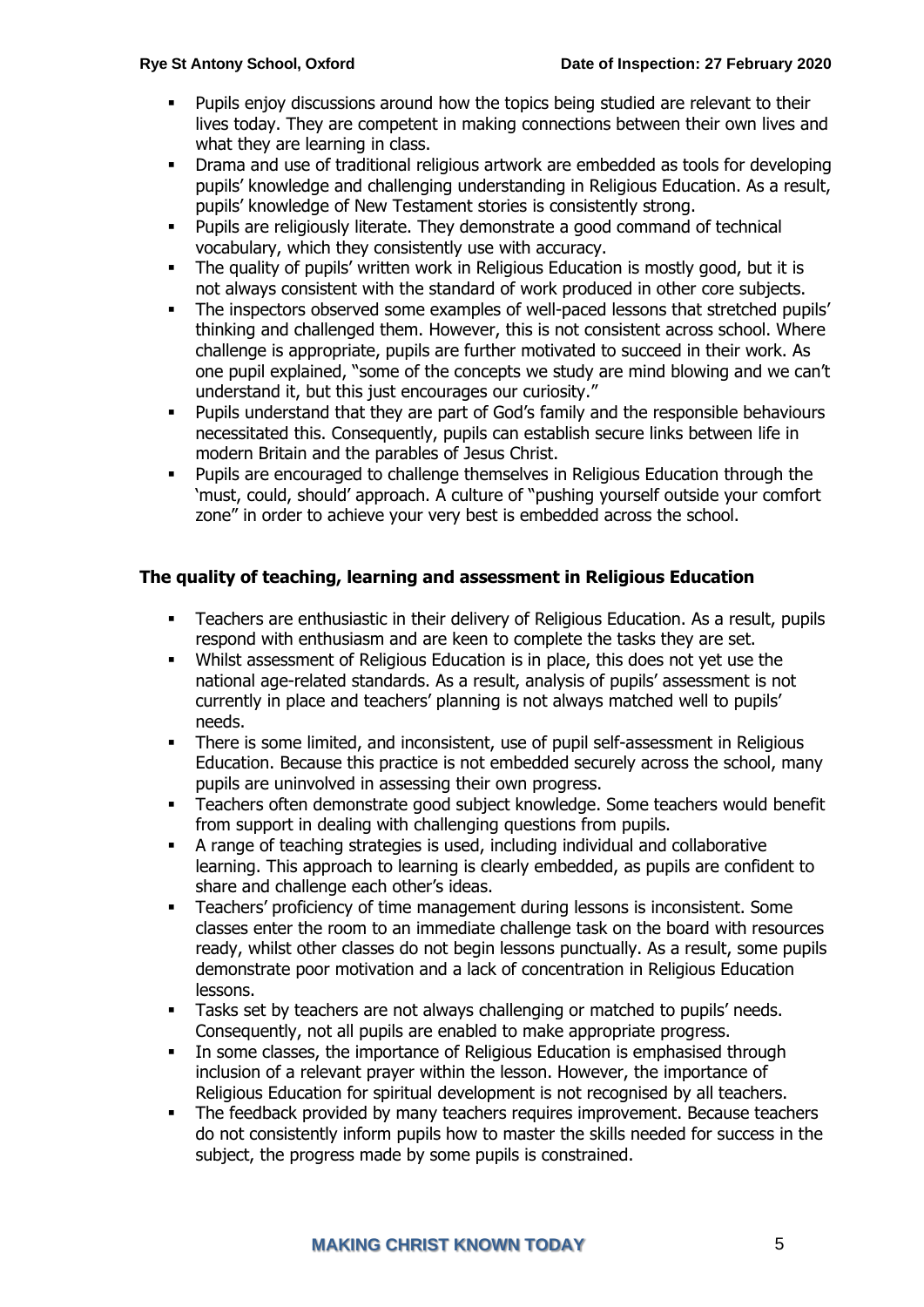# **How well leaders and governors promote, monitor and evaluate the provision for Religious Education**

- Religious Education does not meet the requirements of the Bishops' Conference of England & Wales. This is because not all senior pupils complete a full course GCSE at the end of Year 11. School leaders are aware of this and have undertaken work to address this from September 2020.
- 10% of curriculum time is not being allocated to Religious Education across the whole school.
- Analysis of data is not in place to identify the progress of key groups of pupils across all key stages. As work in the preparatory and pre-preparatory school is not assessed in line with diocesan guidelines, the inspectors are unable to comment on pupil attainment against national age-related standards.
- Formal monitoring and evaluation is not in place. As a result, Religious Education is not comparable to other core subjects, in terms of priority or improvement planning. Leaders' efforts in this area require improvement.
- Because the absence of consistent, appropriate challenge afforded to pupils in Religious Education has not been actioned by all leaders, standards are inconsistent across different phases of the school.
- Lack of full engagement with diocesan training in the local area has resulted in the school not being up to date with guidance and support provided.
- Governors value the importance of Religious Education and have invested in leadership payment and release time in this area. Failure to monitor the impact of this has resulted in school assuming a higher level of success than is in fact currently attained.
- Governors have secured an exceptionally strong leader for Religious Education, who has a secure vision for the development of the subject across the entire school. The school must now ensure that the leadership of Religious Education is consistently strong across all phases of the school.

| The quality of Collective Worship                                                                    | <b>Requires Improvement</b> |
|------------------------------------------------------------------------------------------------------|-----------------------------|
| How well pupils respond to and participate in the school's<br>Collective Worship                     | Good                        |
| The quality of Collective Worship provided by the School                                             | Requires Improvement        |
| How well leaders and governors promote, monitor and<br>evaluate the provision for Collective Worship | Requires Improvement        |

# **COLLECTIVE WORSHIP**

# **How well pupils respond to and participate in the school's Collective Worship**

- Pupils are reverent and respectful, whenever opportunities for prayer are provided.
- Pupils have very limited experience of independently planning and preparing Collective Worship, therefore their ability to lead prayer is underdeveloped.
- Pupils are confident in delivering teacher-led worship and have some experience of supporting the preparation of this. During the inspection, a Year 5 pupil was very proud of his work in developing the PowerPoint for assembly.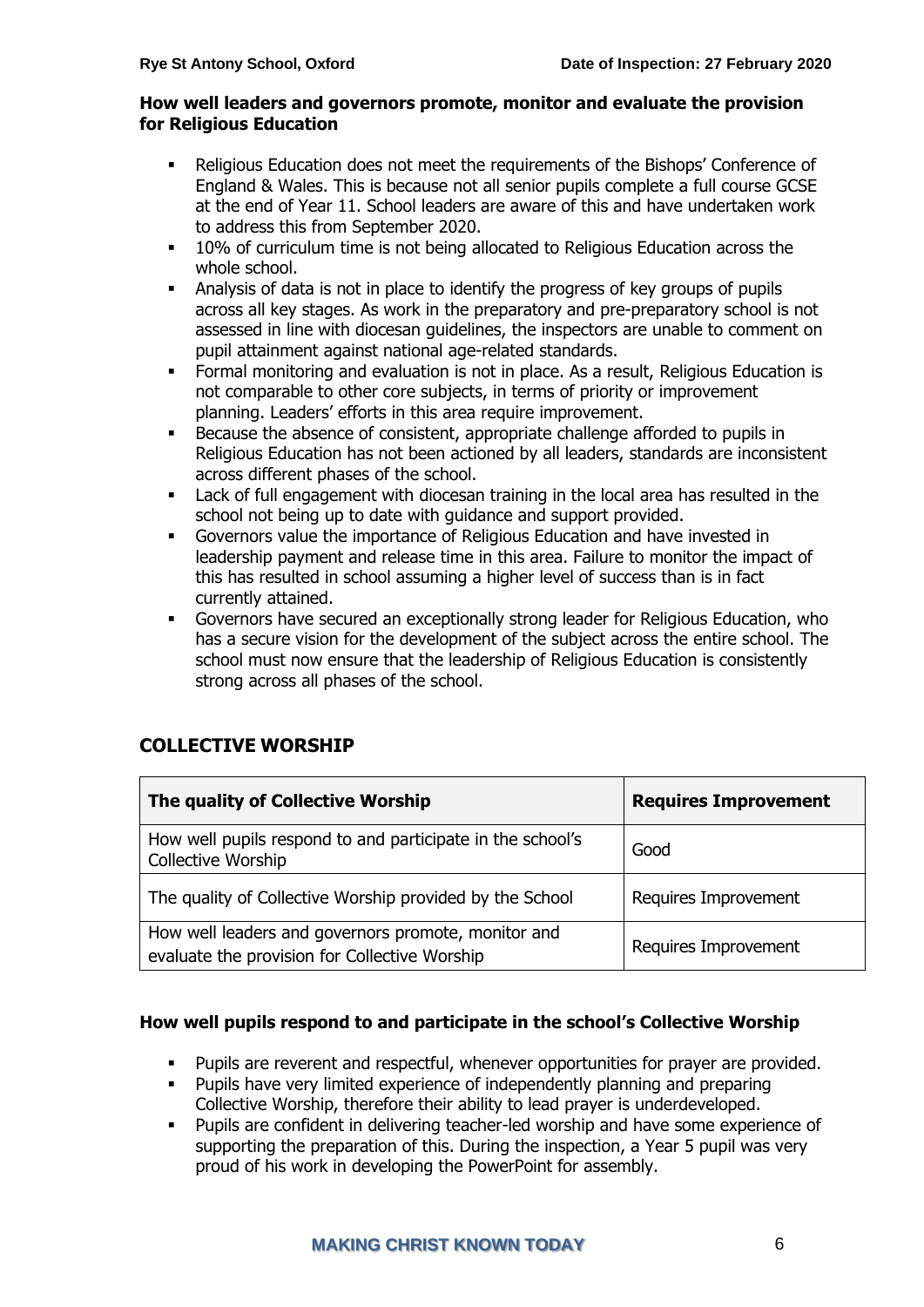- All pupils can recite the Rye St Antony 'birthday prayer' and speak fondly of how this is shared in assemblies. Beyond this, knowledge of traditional prayer is very limited.
- Pupils utilise a variety of approaches to prayer, including writing intercessions, silent meditation and more creative opportunities provided during form time. During the inspection, a senior form group wrote their own Lenten pledges before taking part in a guided reflection that had been written by one of the pupils.
- **•** The recently formed rosary club runs weekly and is attended by pupils of all faiths, numbers are growing week on week, but it is too early to tell of the impact this initiative is having.
- Pupils of all ages have a good understanding of the Church's liturgical year and the colours attached to it.
- Many pupils refer to acts of worship when discussing its impact on their behaviours and lives. These pupils cherish the opportunities provided to them for spiritual and moral development.
- Pupils have a deeply instilled sense of respect for people of other faiths, religions and backgrounds, which they give the highest priority towards.

# **The quality of Collective Worship provided by the school**

- Opportunities for prayer are provided as part of daily school life. Additional opportunities for night prayer for boarders are being developed but would benefit from greater variety and a more clearly defined structure.
- Boarders prepare the resources for Sunday Mass and lead the readings in this celebration. All boarders willingly and enthusiastically attend weekly Sunday Mass in the school's chapel.
- Because prayer is not given the highest priority in terms of planning, acts of Collective Worship are often routine and lack in variety. Although pupils speak well of Collective Worship, many struggle to articulate how prayer inspires them or to recall a prayer time that was especially spiritual.
- Planning of Collective Worship is in place but doesn't routinely link to the Gospel message for the week. Consequently, pupils are not always confident in articulating the link between the liturgical year and the Church's lectionary.
- Opportunities for pupils to plan & lead Collective worship are not in place. Staff would benefit from support in understanding the difference between planning and leading acts of prayer.
- **•** The variety of prayer is limited, particularly during school assemblies. Pupils would benefit from being exposed to a greater range of creative prayer styles, as opposed to always reading out a traditional or teacher-written prayer.
- When organising prayer, the school facilitates attendance by adults wherever possible.

# **How well leaders and governors promote, monitor and evaluate the provision for Collective Worship**

- There are currently no systems in place to monitor and evaluate the provision for Collective Worship.
- Leaders have a good understanding of the Church's liturgical year, seasons and feasts. A timetable of Collective Worship for the whole school is in place to reflect this.
- Some senior leaders show a good understanding of how to plan and deliver Collective Worship, although this is inconsistent. During the inspection, senior pupils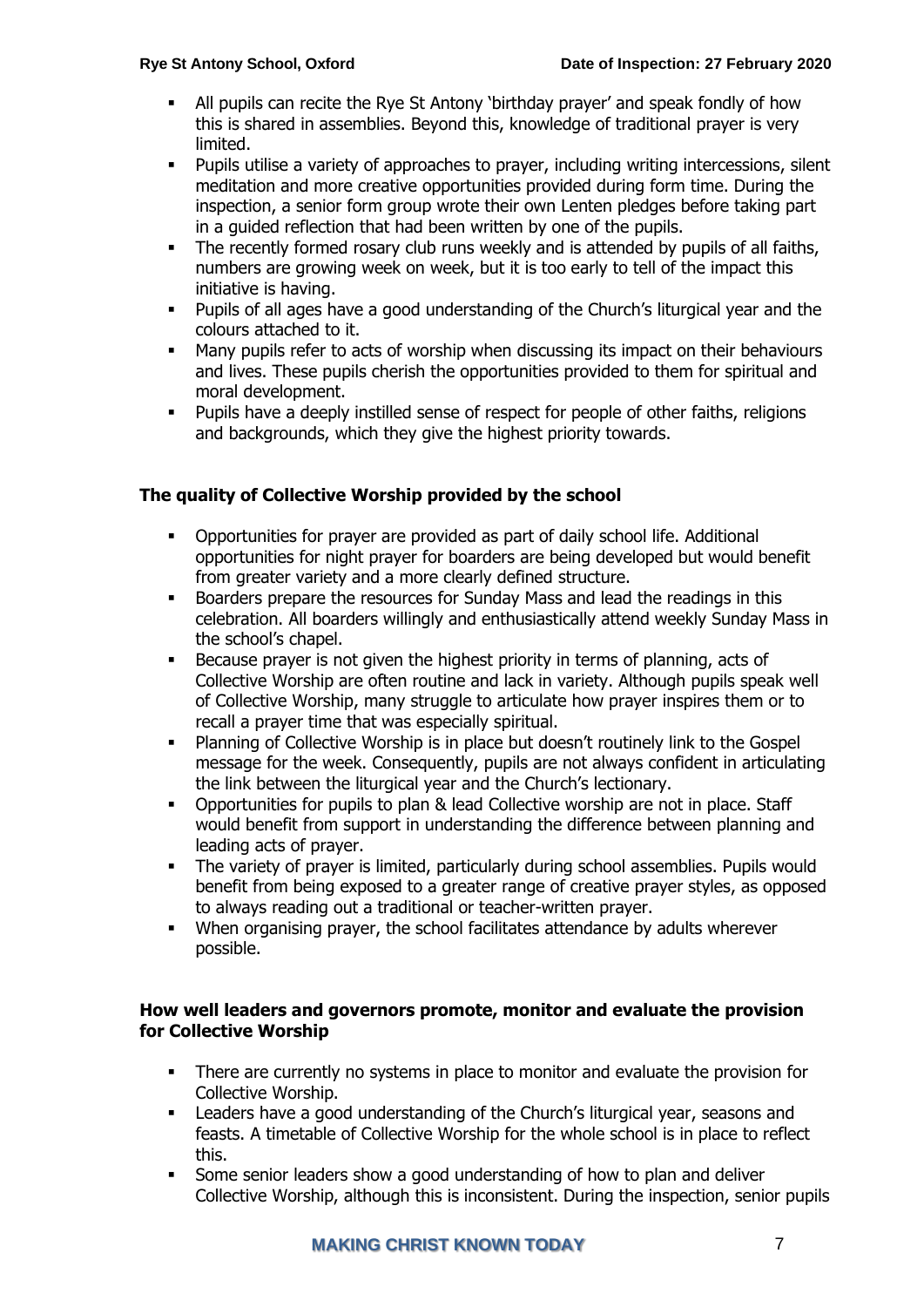attended an assembly which provided a solid, but secular, approach to forgiveness. The pupils' hearts and minds were only enabled to meet God through a hymn and a prayer that was read to them. Subsequently, the spiritual development of pupils is not always a priority when worshipping together as a community.

- Displays in school demonstrate that leaders are beginning to meet the additional requirements of the diocesan bishop, through the 'God who speaks' initiative.
- Because prayer is limited in variety, acts of Collective Worship are not always accessible to pupils in a contemporary context.
- Opportunities for staff development are very limited. Leaders must identify the needs of teachers, in relation to the development of Collective Worship, and ensure that appropriate training is provided for staff, to enable progression in this area. This includes the liturgical formation of staff.
- **EXECT** Although governors attend Masses, they rarely review Collective Worship as part of their formal self-evaluation process.

| Unique reference number                                      | 123295                 |  |
|--------------------------------------------------------------|------------------------|--|
| Local authority                                              | Oxfordshire            |  |
| This inspection was carried out under Canon 806 of Canon Law |                        |  |
| Type of school                                               | Through                |  |
| School category                                              | Independent            |  |
| Age range                                                    | $3 - 18$               |  |
| Gender of pupils                                             | Mixed                  |  |
| Number of pupils on roll                                     | 302                    |  |
| Appropriate authority                                        | The governing body     |  |
| Chair                                                        | Mrs Shuna McGregor     |  |
| Headteacher (Acting)                                         | Miss Joanne Croft      |  |
| Telephone number                                             | 01865 762 802          |  |
| Website address                                              | ryestantony.co.uk      |  |
| Email address                                                | head@ryestantony.co.uk |  |
| Date of previous inspection                                  | March 2011             |  |

# **SCHOOL DETAILS**

# **INFORMATION ABOUT THIS SCHOOL**

- Rye St Antony School is a Catholic independent boarding and day school in Oxford for 300; girls aged 3-18 and boys aged 3-11. The school is a lay foundation, established in 1930, the school reflects the character of its international university location, pupils coming from the City of Oxford, Oxfordshire and its surrounding counties, elsewhere in the United Kingdom (UK) and, more widely, from all over the world.
- The percentage of Catholic pupils is currently 23%.
- The percentage of disadvantaged pupils is below the national average.
- The percentage of pupils with special educational needs is above the national average.
- **•** The school does not store data on the percentage of pupils from ethnic minorities.
- The percentage of pupils with EAL is below the national average.
- Attainment on entry is average.